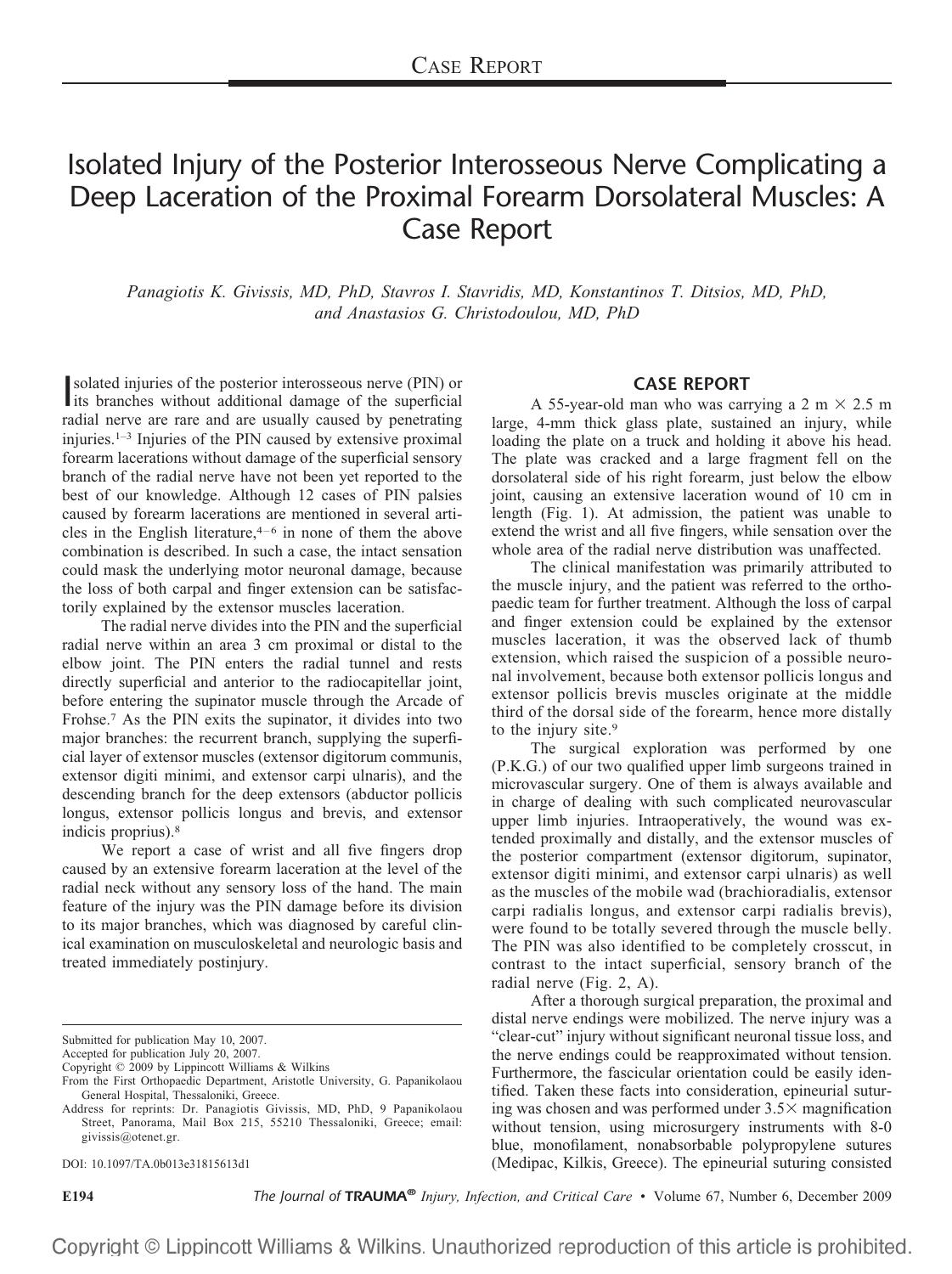

**Figure 1.** An extensive laceration wound of 10 cm in length, caused by a glass plate that had fallen on the dorsolateral side of the right forearm, just below the elbow.

of four independent sutures, two on the front and two on the back nerve surface (Fig. 2, B). Subsequently, the injured muscles were sutured by end-to-end braided, violet, synthetic absorbable polyglycolic acid 2-0 sutures (Medipac).

Postoperatively, the arm was immobilized for 4 weeks in a "Sugar-Tong" splint with the wrist in extension and the fingers in the safe position. The removal of the splint was followed by supervised active mobilization. Almost full recovery of carpal extension was obtained at 6 weeks postoperatively, after muscle healing, whereas finger and thumb extension recovered gradually and was restored completely after 12 months, thus, being in accordance with the prerequisite axonal regeneration of the PIN.

Conduction studies performed at 3 months and 6 months postinjury suggested both a severe axonal damage of the PIN and that the nerve had entered a regeneration phase, while the radial sensory branch was found intact. Electromyographic examination at 1 year postinjury confirmed the successful reinnervation of the extensor muscles innervated by the PIN. The patient was able to return to his prior activities 14 months postoperatively and at the latest follow-up at 32 months, the hand function and strength had returned to normal level (Fig. 3, A and B).

## **DISCUSSION**

Although injuries of the forearm are common, injuries to the PIN are relatively rare because of the deep course of the nerve in the forearm.10 The median and the ulnar nerves are more commonly injured than the PIN.10 However, it is quite frequent in PIN injuries that early diagnosis is missed, thus leading to a late, nonoptimal treatment.<sup>6,11</sup>

Traumatic PIN palsies have been categorized by Hirashi et al*.* into three types:

Type I— complete PIN palsy producing weak wrist extension with a radial drift, extension loss at the metacarpophalangeal joints of all fingers and the thumb, and weak abduction of the thumb.



**Figure 2.** (*A*) Intraoperatively, the PIN was found to be completely dissected, whereas the sensory superficial branch (lassoed with the blue vessel loop) remained intact. *(B*) An epineurial repair of the PIN was performed under  $3.5\times$  magnification without tension, using 8-0 nonabsorbable polypropylene sutures.

Type II—loss of extension of the little and ring fingers, without loss of extension of the index, thumb, and middle fingers, resulting from injury of the recurrent branch.

Type III—loss of extension of the index and the thumb, and loss of abduction of the thumb without loss of extension of other fingers, resulting from injury to the PIN descending branch.<sup>5</sup>

In our case, which resembles a type I Hirashi traumatic PIN palsy, an additional damage of the extensor muscles not innervated by the PIN also occurred and further obscured the immediate postinjury manifestation. The loss of both carpal and finger extension could be satisfactorily explained by the extensor muscles laceration, but it was the observed lack of thumb extension that raised the suspicion of a possible neuronal involvement, based on the knowledge that both extensor pollicis longus and extensor pollicis brevis muscles originate more distally to the injury site. This "anatomically-based" suspicion of PIN injury was completely confirmed intraoperatively.

The almost full recovery of carpal extension after 6 weeks is explained by the healing of extensor carpi radialis

*© 2009 Lippincott Williams & Wilkins* **E195**

Copyright © Lippincott Williams & Wilkins. Unauthorized reproduction of this article is prohibited.